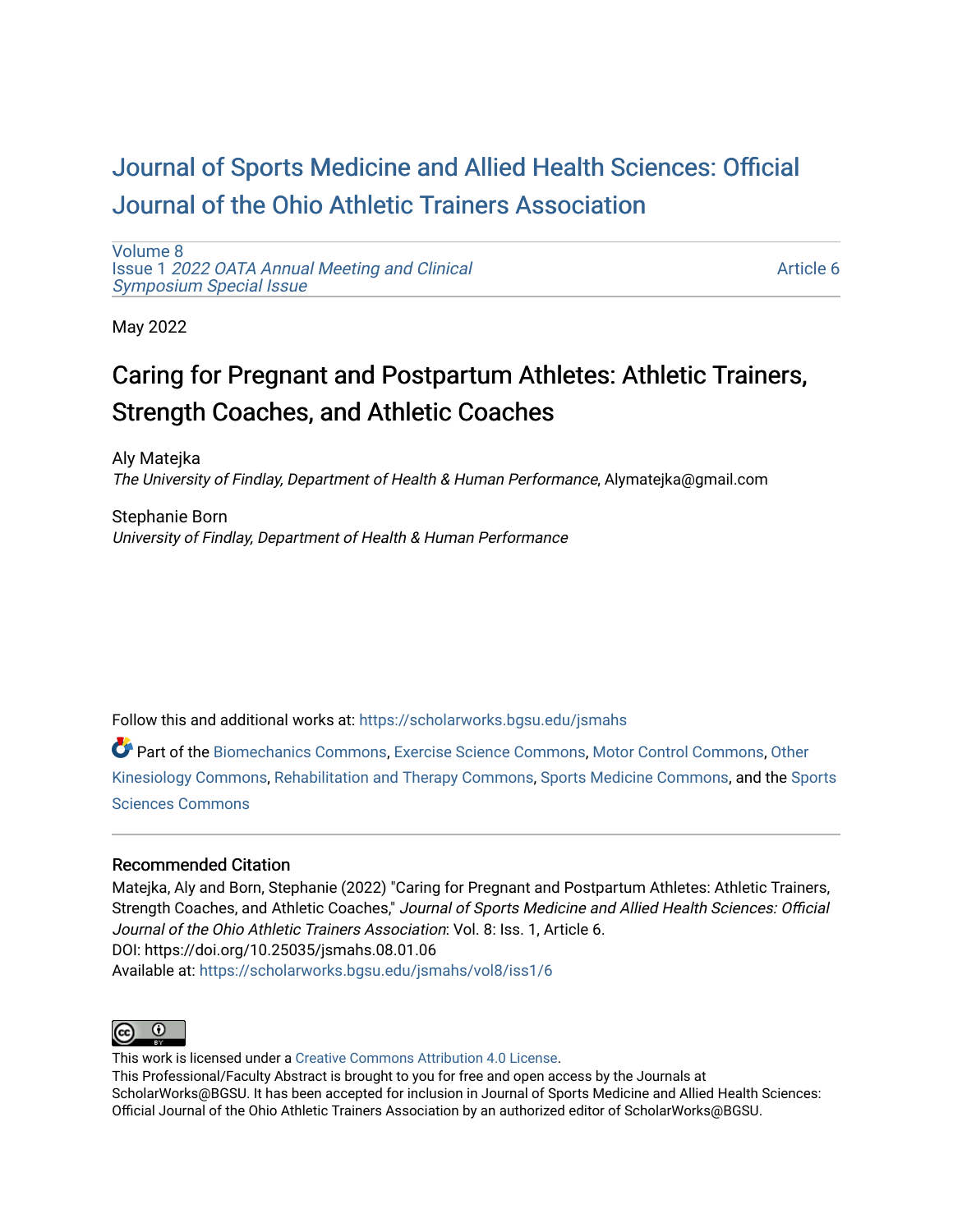# *Caring for Pregnant and Postpartum Athletes: Athletic Trainers, Strength Coaches, and Athletic Coaches*

Aly Matejka DAT, ATC, PCES; Stephanie Born PhD, CSCS, CPT, Pn2 The University of Findlay, Department of Health & Human Performance

# *OBJECTIVE*

A survey was created to assess the experience, education, and self-perceived competence of treating and/or training pregnant and postpartum athletes among athletic trainers, strength coaches, and coaches.

# *DESIGN.and.SETTING*

Subjects were recruited through mass email distribution. This was accomplished by first gathering email addresses for all coaches of female college athletic teams, all college/university athletic trainers (ATs), and all strength and conditioning coaches (SC) at the institutions. Email addresses were retrieved from every college and university in the country for all National Collegiate Athletic Association (NCAA) DI, DII, DIII, National Association of Intercollegiate Athletics  $(NAIA)$ , and community colleges  $(CC)$ .

# *PARTICIPANTS*

Inclusion criteria for subjects included being a university or college AT, SC, or coach of at least 18 years of age. A total of 1,137 participants started the survey with 8 being excluded from the study for not being either a college/university AT, SC, or coach. This left a total of 1,129 participants who were eligible to complete the survey. Participants included ATs  $(n=548)$ , SC  $(n=201)$ , and coaches (n=380).

## *INTERVENTION*

None as this was survey-based research

## *MAIN.OUTCOME.MEASURES*

None as this was survey-based research

## *RESULTS*

The results demonstrated that despite working with females of childbearing age, the vast majority of these professionals have little to no education in how to treat or train a pregnant or postpartum athlete. 78.6% of SCs, 82.7% of ATs, and 93.7% of coaches reported having no formal education in treating or training pregnant or postpartum athletes. Additionally, 30.2% of ATs, 27.9% of SCs and 25.3% of coaches report having treated or trained a pregnant or postpartum athlete. When asked how knowledgeable they were in this aspect,  $8.2\%$  (n=45) of ATs answered "knowledgeable," and  $1.1\%$  (n=6) answered, "very knowledgeable," 16.9% (n=34) of SCs answered, "knowledgeable," and  $5\%$   $(n=10)$  answered, "very knowledgeable," and  $7.4\%$  (n=28) of coaches answered, "knowledgeable," and  $1.8\%$  (n=7) answered, "very knowledgeable." These results demonstrate that these professionals have a low level of confidence in making pregnancy-specific and postpartum-specific modifications to treatment and training sessions.

## *CONCLUSION*

There appears to be a knowledge gap within the continuum of healthcare for pregnant and postpartum collegiate athletes. Professionals working with these unique population have limited education on treating and training these athletes and have demonstrated that they have had to treat and train them without